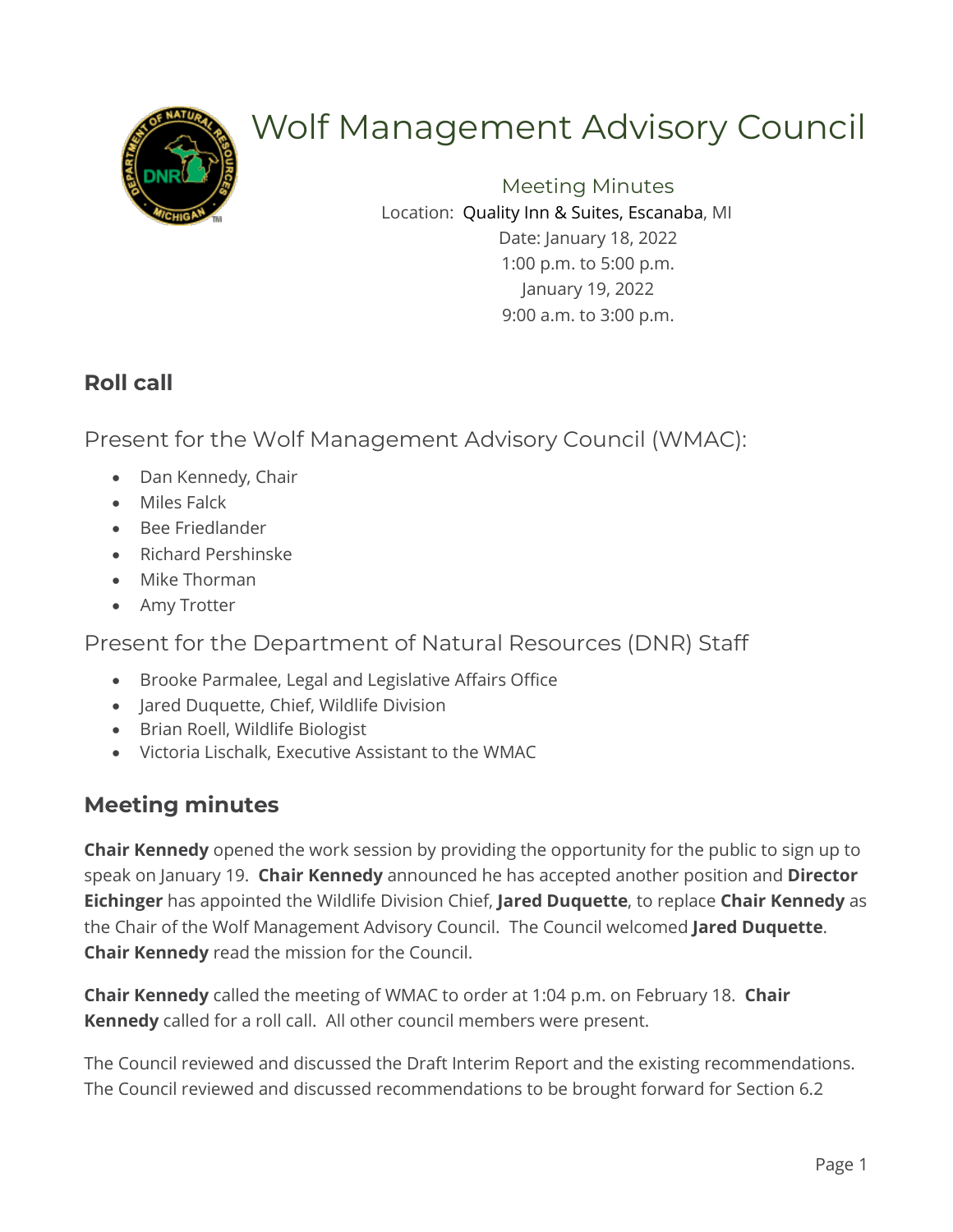(tabled from December meeting) -- Maintain Active Research and Monitoring Programs to Support Science-based Wolf Management; Section 6.5; maintain habitat necessary to sustain a viable wolf population and Section 6.3; enact and enforce regulations necessary to maintain a viable wolf population.

Section 6.2:

- o The Department prioritizes research and literature review that examines:
	- How to maintain prey populations required to provide for sustainable human uses and a viable wolf population.
	- Best management practices for public reporting of wolf interactions to fulfill DNR's obligation to use best available science.
	- Adaptive behavioral shifts and stress-related mortality by deer due to predators and other influences
	- The changing diet of wolves across seasons and the proportional impact of wolves on their prey (both game and nongame).
	- Whether wolves may limit disease in ungulates.

Section 6.5:

- o The Department adopts a way to minimize impacts to den and rendezvous sites on state land and pursues partnerships to implement this on all other lands.
- o The Department manages state land for "no net loss" of aspen and pursues partnerships to implement this on all other lands.
- o The Department prioritizes the cooperation with federal, state, and Tribal agencies and private landowners to identify and protect wolf habitat linkage zones, as currently stated in Section 6.5.2, Action 1.

Section 6.3:

- o The Department prioritizes Section 6.3.3, Action 5, which states "recommend modification of the law, at the state level, to make penalties for illegally killing a wolf commensurate with other highly valued species with similar legal status (endangered, threatened, game, or protected animals)."
- o The Department contacts the prosecuting attorney association of Michigan to initiate a conversation about the importance of all fish and wildlife regulations, including the protection of wolves and hunter harassments laws.
- o The Department incorporates wolf education materials into the hunter safety program.

The Council discussed what sections of the Plan would be discussed at the February through May meetings, and potential presenters.

- Topics for discussion at February meeting:
	- o Section 6.10: Manage wolf depredation of domestic animals
	- o Section 6.12: Develop socially and biologically responsible management recommendations regarding the public harvest of wolves.
	- o Identify presenters for 6.10 and 6.12 and what info to present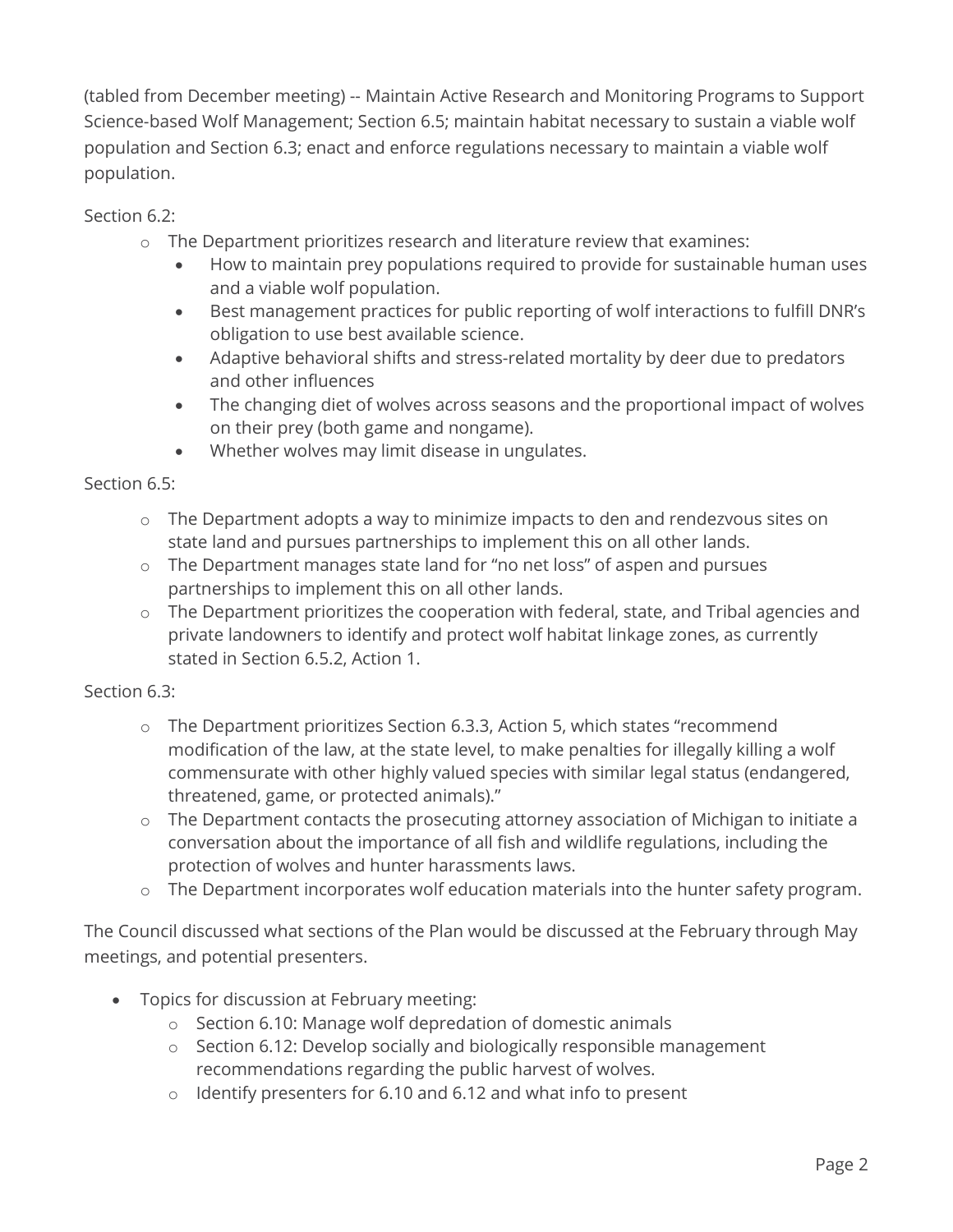- Topics for March meeting:
	- o Section 6.7: Achieve compatibility between wolf distribution and abundance and social carrying capacity.
	- $\circ$  Section 6.8: Facilitate positive wolf-human interactions and other wolf-related benefits.
	- $\circ$  Section 6.6: Monitor and manage adverse effects of disease and parasites on the viability of the wolf population (this topic could be moved to April, depending on workload).
- Topics for April meeting:
	- $\circ$  Section 6.9: Manage actual and perceived threats to human safety posed by wolves.
	- o Section 6.11: Minimize the negative impacts of captive wolves and wolf-dog hybrids.
- Topics for May meeting
	- o Finalize recommendations and report for submittal to House and Senate Natural Resource Committees, the NRC, and the DNR.

The Council recessed at 4:19 p.m.

#### **January 19, 2022**

**Chair Kennedy** opened the meeting by providing the opportunity for the public to sign up to speak during public comment. **Chair Kennedy** announced he has accepted another position and **Director Eichinger** has appointed the Wildlife Division Chief, **Jared Duquette**, to replace **Chair Kennedy** as the Chair of the Wolf Management Advisory Council. The Council welcomed **Jared Duquette**. **Chair Kennedy** read the mission for the Council.

**Chair Kennedy** called the meeting of WMAC to order at 9:06 a.m. on February 19, 2022. **Chair Kennedy** called for a roll call. All other council members were present.

**Chair Kennedy** called for a motion to approve the day's agenda. The motion was made by **Council Member Friedlander** to accept the day's agenda. The motion was supported by **Council Member Trotter**. **Chair Kennedy** called for discussion. **Chair Kennedy** requested to add under old business Section 6.2: maintain an active research and monitoring program, supported by **Council Member Trotter. Chair Kennedy** called for a vote to accept the amendment to the agenda. The motion passed unanimously.

**Chair Kennedy** called for a motion to approve the minutes from the December 7, 2021, meeting. The motion was made by **Council Member Trotter** to approve the December 7, 2021, minutes. The motion was supported by **Council Member Thorman**. **Chair Kennedy** called for discussion. **Council Member Pershinske** and **Council Member Friedlander** requested the names of the public comment be updated to indicate which of the people signing up actually made a public comment. The minutes reflected all who signed up but did not distinguish those who spoke when their names were called. **Chair Kennedy** called for additional discussion. The motion passed unanimously.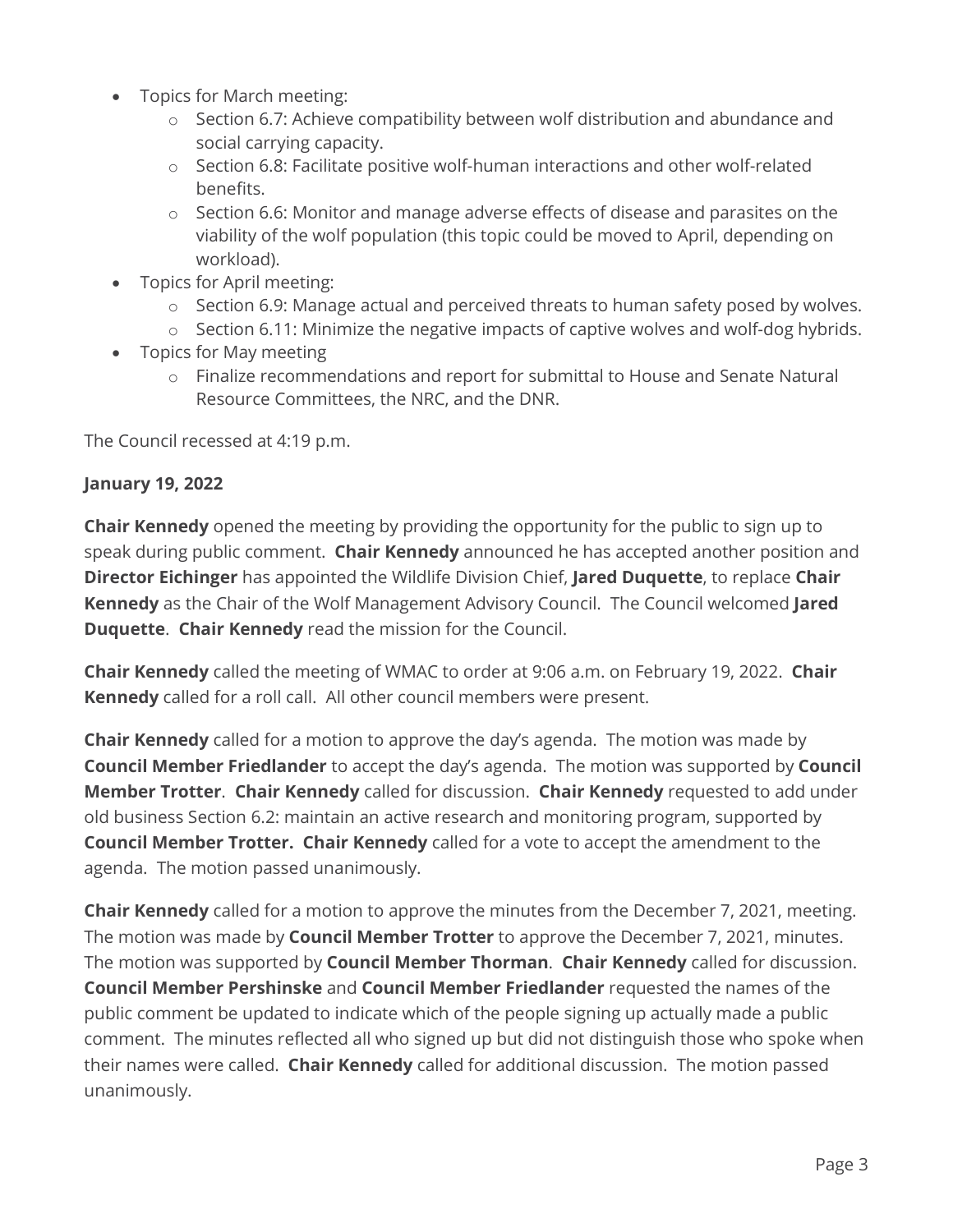#### Presentations

Wolf Management Advisory Council – Science-Based Management

*a.* Preliminary Public Attitudes Survey of Wolves in Michigan (*Shawn Riley, MSU*)

#### **Chair Kennedy** requested a break at 10:19.

b. Update on the Wolf White Paper (*Brian Roell, DNR)* who reported that it is expected to be available for the March WMAC meeting

#### Public Comment

Brooke Parmalee read the official timekeeping procedures and guidelines for the meeting's public comment which began at 10:38.

a. 10 Minute Comments

Steve Dey, Straits Area Sportsmen's Club Jordan Farmer, Concerned Hunters

b. 5 Minute Comments

Marcie Terwilliger Gary Gorniak, Vice President, Upper Peninsula Sportsmen's Alliance George Lindquist Greg Stoll (signed up, did not speak) Molly Tamulevich, Humane Society of the United States Nancy Warren David Johnson, UPSA President Theresa Pitts Rory Matson

- c. 3 Minute Comments
	- Matt Dagenais John Fox Jim Hoy Justin Farmer Tim Dusterwinkle Alan Ettenhofer Rick Kell Tim Olsen Clinton Seawright Joe Hudson

**Chair Kennedy** adjourned the portion of the public appearance at 12:10 p.m. The WMAC adjourned for lunch and returned at 1:08 pm.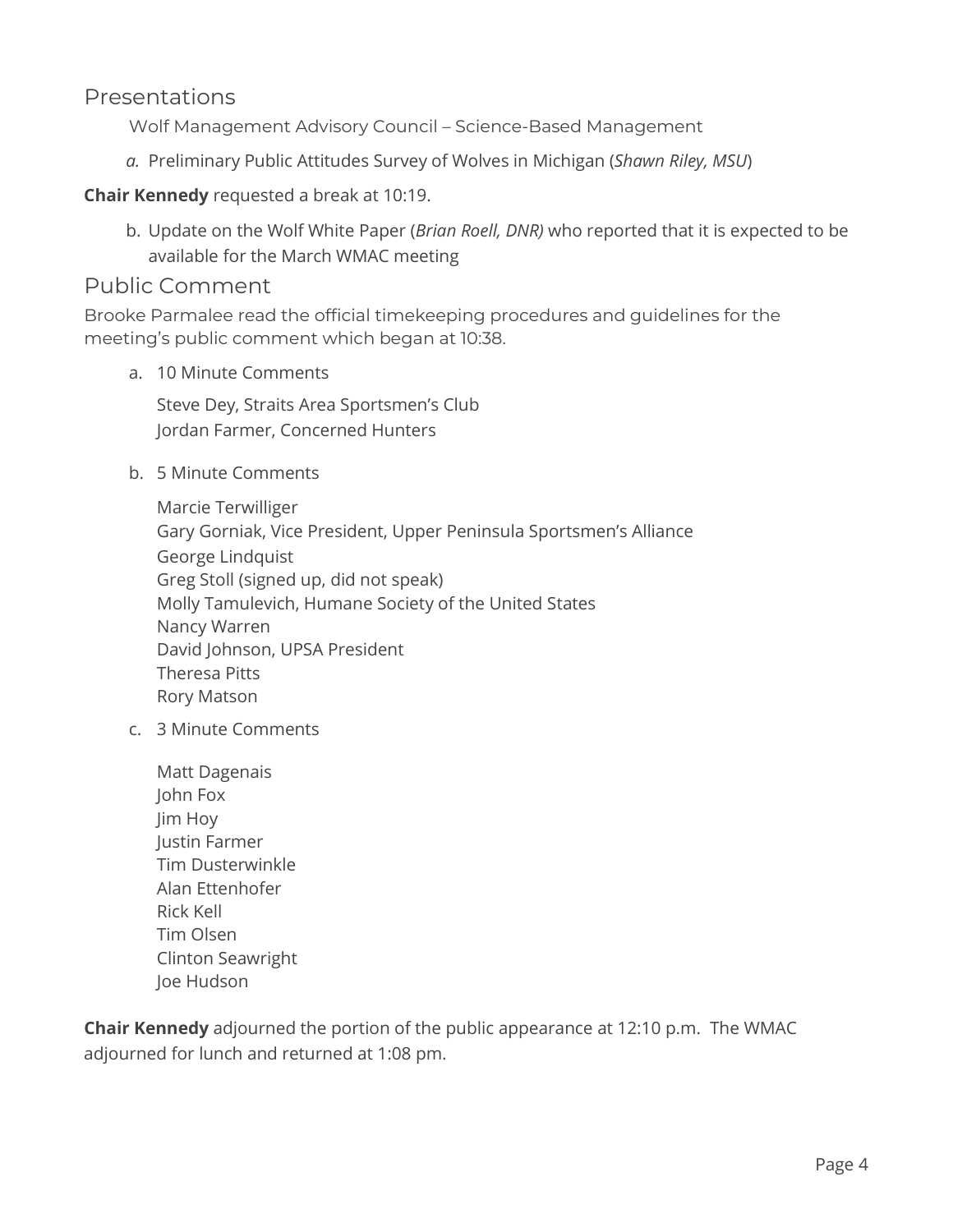#### New Business

a. Public attitudes survey of wolves in Michigan

**Chair Kennedy** opened the meeting after the lunch break with an opportunity for the Council to ask Dr. Riley additional questions. After discussion, Dr. Riley said he would be available at future meetings.

## Old Business

a. Section 6.2: Maintain active research and monitoring programs to support science-based wolf management.

**Council Member Trotter** made a motion to un-table her motion on Section 6.2, supported by **Council Member Friedlander. Chair Kennedy** called After discussion **Chair Kennedy** called for a vote on the motion. The motion passed unanimously. (**Council Member Pershinske** was absent for the vote).

**Council Member Trotter** made a motion supported by **Council Member Friedlander** to add to Section 6.2 – *Introductory* - *WMAC recommends that the DNR prioritize based research and literature review that examines*:

- How to maintain prey populations required to provide for sustainable human uses and a viable wolf population
- Best management practices for public reporting of wolf interactions to fulfill the DNR's obligation to use best available science
- Adaptive behavioral shifts and stress-related mortality of deer due to predators and other influences
- The changing diet of wolves across seasons and the proportional impact of wolves on their prey (both game and nongame)
- Whether wolves may limit diseases in ungulates.

**Chair Kennedy** called for discussion. After discussion **Chair Kennedy** called for a vote on the motion. The motion passed unanimously. (**Council Member Pershinske** was absent for the vote).

b. Section 6.5: Maintain habitat necessary to sustain a viable wolf population

**Chair Kennedy** made a motion to recommend the Department adopt a way to minimize impacts to den and rendezvous sites on state land and pursue partnerships to implement this on all other lands. The motion was supported by **Council Member Trotter**. **Chair Kennedy** called discussion. After discussion **Chair Kennedy** called for a vote to table the motion. The motion passed unanimously. (**Council Member Pershinske** was absent for the vote).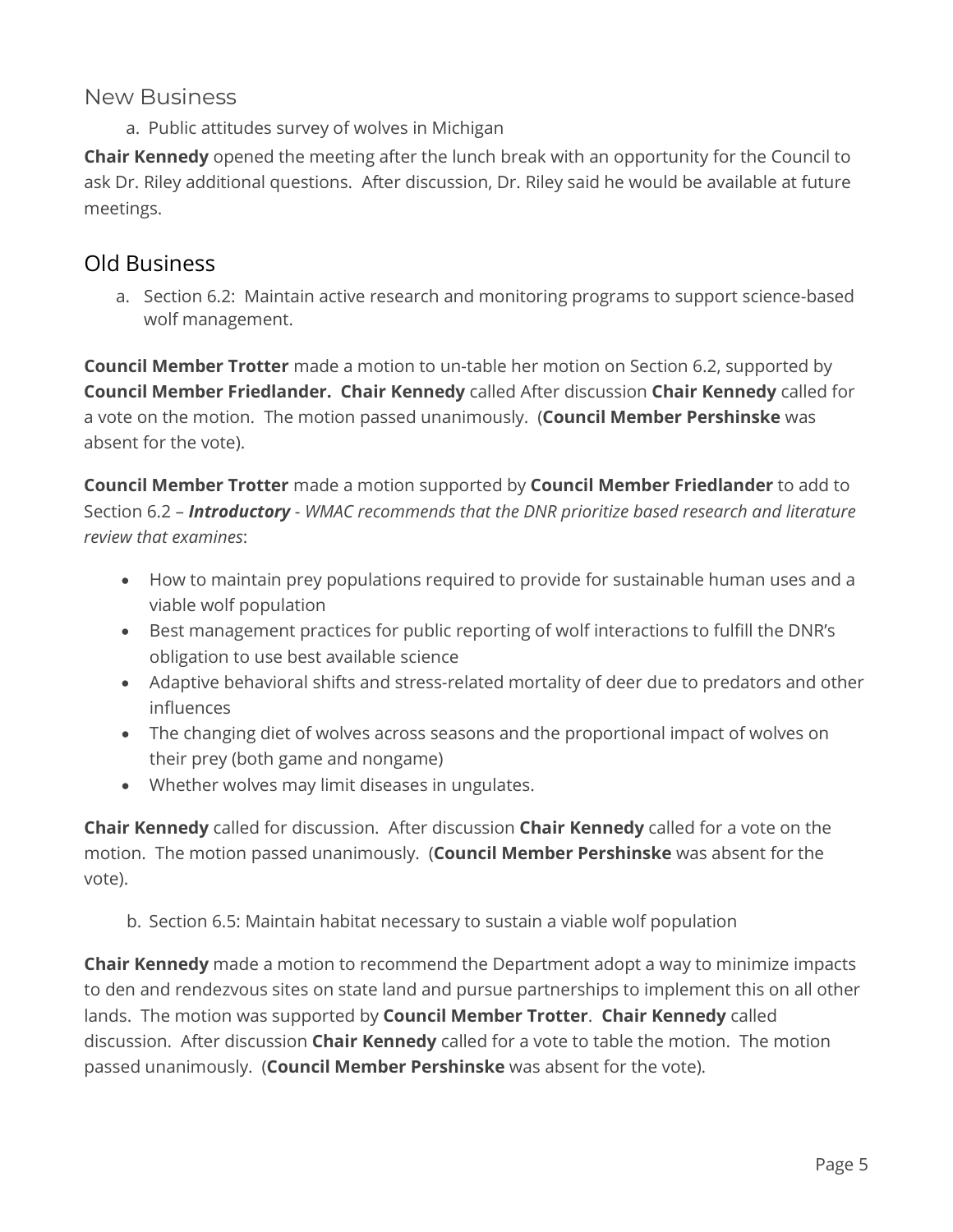**Chair Kennedy** made a motion to recommend the Department manages state land for "no net loss" of aspen and pursues partnerships to implement this strategy on all other lands. The motion was supported by **Council Member Thorman**. After discussion **Chair Kennedy** called for a vote on the motion. The motion passed 4 Yea (Falck, Friedlander, Kennedy, Thorman, Trotter) – 1 Abstain (Pershinske).

**Council Member Friedlander** made a motion supported by **Council Member Falck** to recommend the Department prioritize the cooperation with federal, state, and Tribal agencies and private landowners to identify and protect wolf habitat linkage zones. **Chair Kennedy** called for discussion. During discussion **Council Member Pershinske** requested the motion include a reference to the section in the Plan. **Council Member Friedlander** agreed to the friendly amendment to add "as currently stated in Section 6.5.2, Action 1." After discussion **Chair Kennedy** called for a vote on the motion to recommend the Department prioritize the cooperation with federal, state, and Tribal agencies and private landowners to identify and protect wolf habitat linkage zones, as currently stated in Section 6.5.2, Action 1. The motion passed unanimously. (**Council Member Thorman** was absent for the vote).

#### c. Section 6.3: enact and enforce regulations necessary to maintain a viable wolf population

**Council Member Falck** made a motion to recommend the Department prioritizes Section 6.3.3, Action 5, which states "recommend modification of the law, at the state level, to make penalties for illegally killing a wolf commensurate with other highly valued species with similar legal status (endangered, threatened, game, or protected animals)." supported by **Council Member Friedlander**. **Chair Kennedy** called for discussion. **Council Member Pershinske** stated it wouldn't make any difference what type of law enforcement program we have unless we have an adequate plan. **Council Member Trotter** stated she would abstain from voting on this recommendation. MUCC has not discussed wolves internally. After discussion **Chair Kennedy**  called for a vote. The amendment to the motion passed 4 Yea (Falck, Friedlander, Kennedy, Pershinske) – 1 Nay (Thorman). 1 Abstain (Trotter)

**Chair Kennedy** opened the discussion of reaching out to prosecutors on the importance of wolf protection laws. **Chair Kennedy** made a motion to recommend the Department contact the prosecuting attorney association of Michigan to initiate a conversation about the importance of all fish and wildlife regulations, including the protection of wolves. The motion was seconded by **Council Member Thorman**. **Chair Kennedy** asked for a discussion. A discussion regarding adding hunter harassment. **Chair Kennedy** called for a vote on the motion to recommend the Department contact the prosecuting attorney association of Michigan to initiate a conversation about the importance of all fish and wildlife regulations, including the protection of wolves and hunter harassment. The motion passed 5 Yea (Falck, Kennedy, Pershinske Thorman, Trotter) – 1 Abstained (Friedlander). A friendly amendment was requested to add "laws to hunter harassment", which was passed unanimously. **Chair Kennedy** called for a vote on the amended motion to recommend the Department contact the prosecuting attorney association of Michigan